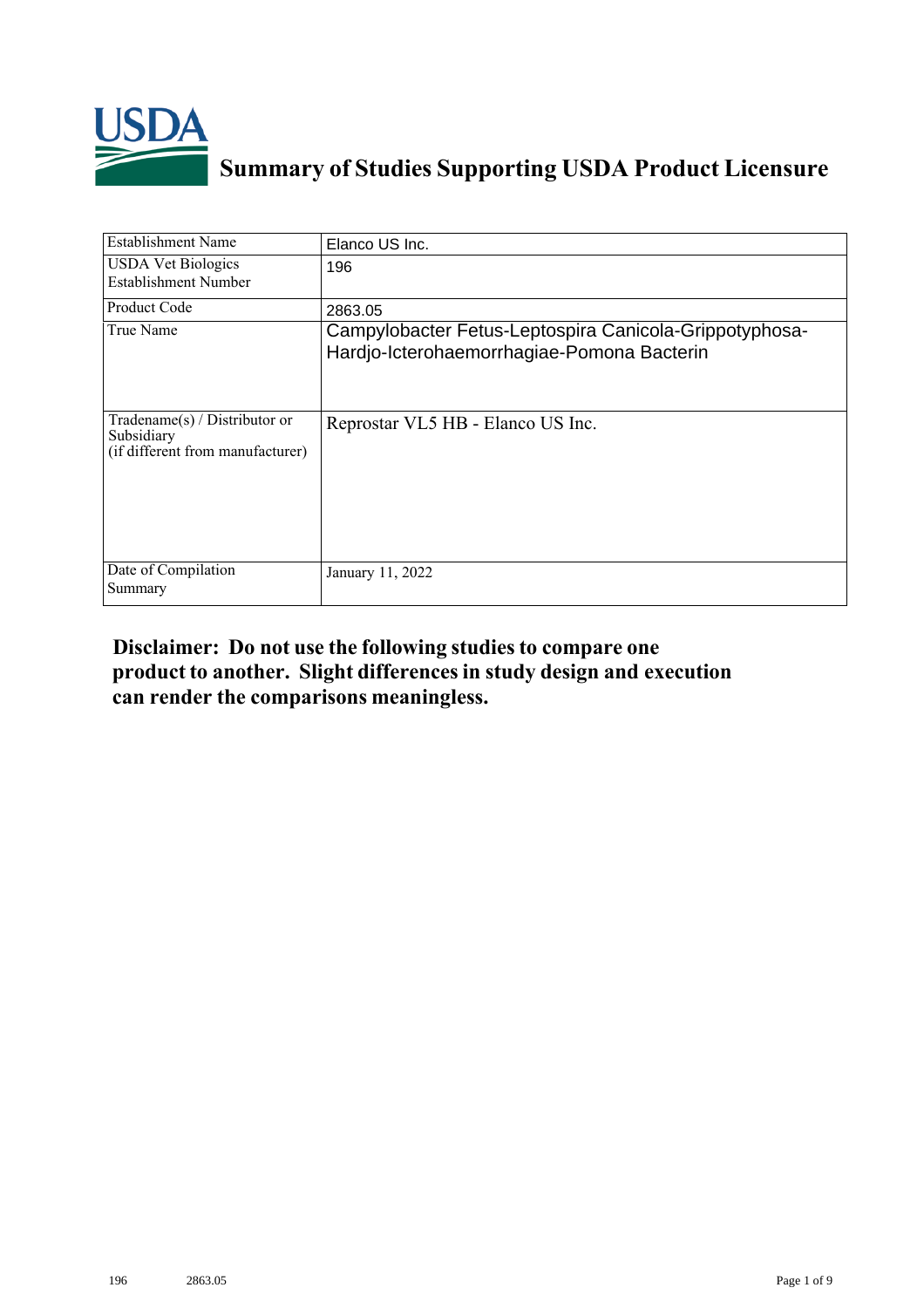| <b>Study Type</b>              | Efficacy                                                                                                                                                                                                                                                                                                                   |
|--------------------------------|----------------------------------------------------------------------------------------------------------------------------------------------------------------------------------------------------------------------------------------------------------------------------------------------------------------------------|
| <b>Pertaining to</b>           | Campylobacter fetus                                                                                                                                                                                                                                                                                                        |
| <b>Study Purpose</b>           | To demonstrate effectiveness against Campylobacter fetus                                                                                                                                                                                                                                                                   |
| <b>Product Administration</b>  |                                                                                                                                                                                                                                                                                                                            |
| <b>Study Animals</b>           | Bovine                                                                                                                                                                                                                                                                                                                     |
| <b>Challenge Description</b>   |                                                                                                                                                                                                                                                                                                                            |
| <b>Interval observed after</b> |                                                                                                                                                                                                                                                                                                                            |
| challenge                      |                                                                                                                                                                                                                                                                                                                            |
| <b>Results</b>                 | Study data were evaluated by USDA-APHIS prior to product<br>licensure and met regulatory standards for acceptance at the time<br>of submission. No data are published because this study was<br>submitted to USDA-APHIS prior to January 1, 2007, and APHIS<br>only require publication of data submitted after that date. |
| <b>USDA Approval Date</b>      | January 14, 1986                                                                                                                                                                                                                                                                                                           |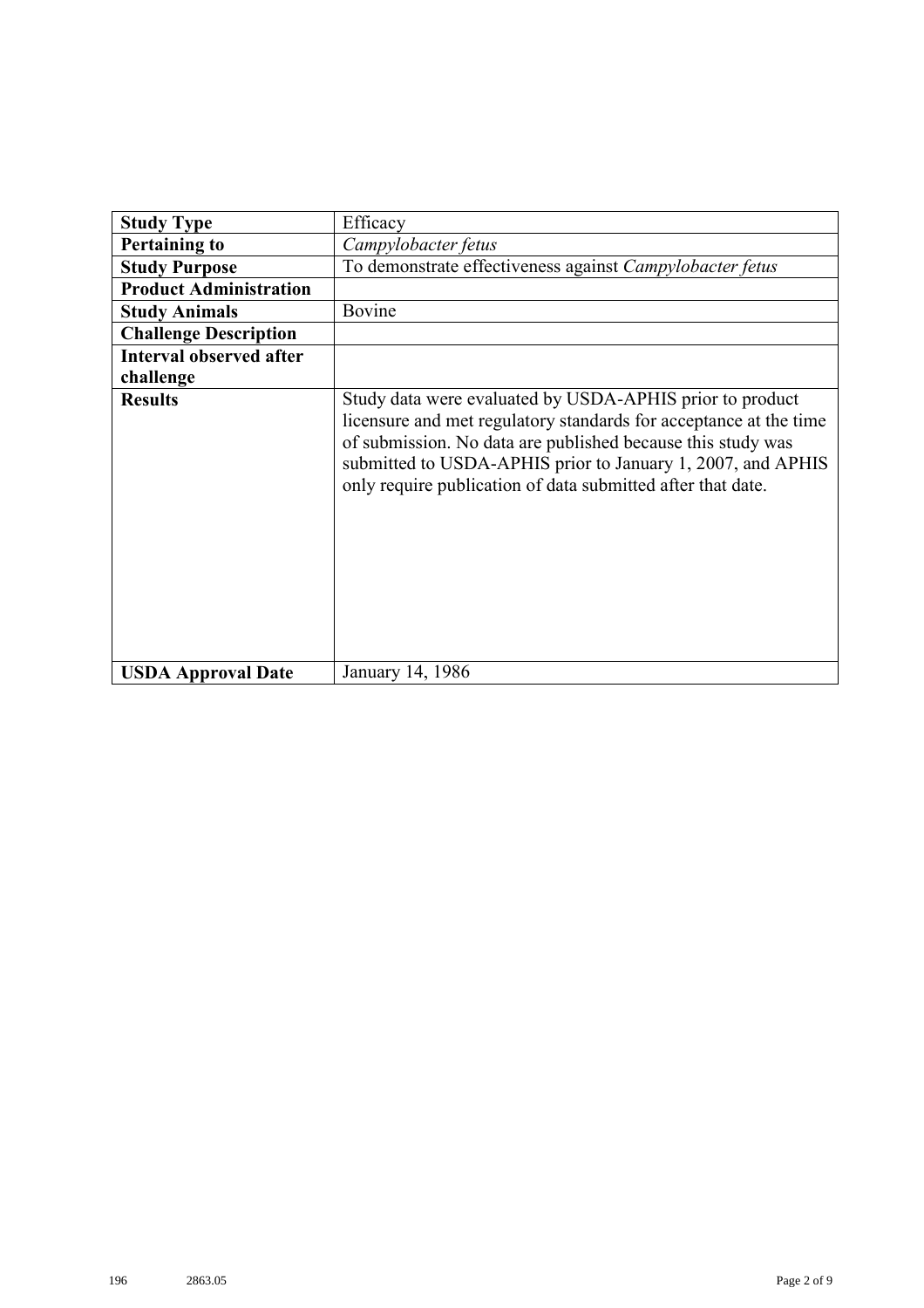| <b>Study Type</b>              | Efficacy                                                                                                                                                                                                                                                                                                                   |
|--------------------------------|----------------------------------------------------------------------------------------------------------------------------------------------------------------------------------------------------------------------------------------------------------------------------------------------------------------------------|
| <b>Pertaining to</b>           | Campylobacter fetus                                                                                                                                                                                                                                                                                                        |
| <b>Study Purpose</b>           | To demonstrate effectiveness against Campylobacter fetus for<br>one year duration of immunity                                                                                                                                                                                                                              |
| <b>Product Administration</b>  |                                                                                                                                                                                                                                                                                                                            |
| <b>Study Animals</b>           | Bovine                                                                                                                                                                                                                                                                                                                     |
| <b>Challenge Description</b>   |                                                                                                                                                                                                                                                                                                                            |
| <b>Interval observed after</b> |                                                                                                                                                                                                                                                                                                                            |
| challenge                      |                                                                                                                                                                                                                                                                                                                            |
| <b>Results</b>                 | Study data were evaluated by USDA-APHIS prior to product<br>licensure and met regulatory standards for acceptance at the time<br>of submission. No data are published because this study was<br>submitted to USDA-APHIS prior to January 1, 2007, and APHIS<br>only require publication of data submitted after that date. |
| <b>USDA Approval Date</b>      | March 15, 1989                                                                                                                                                                                                                                                                                                             |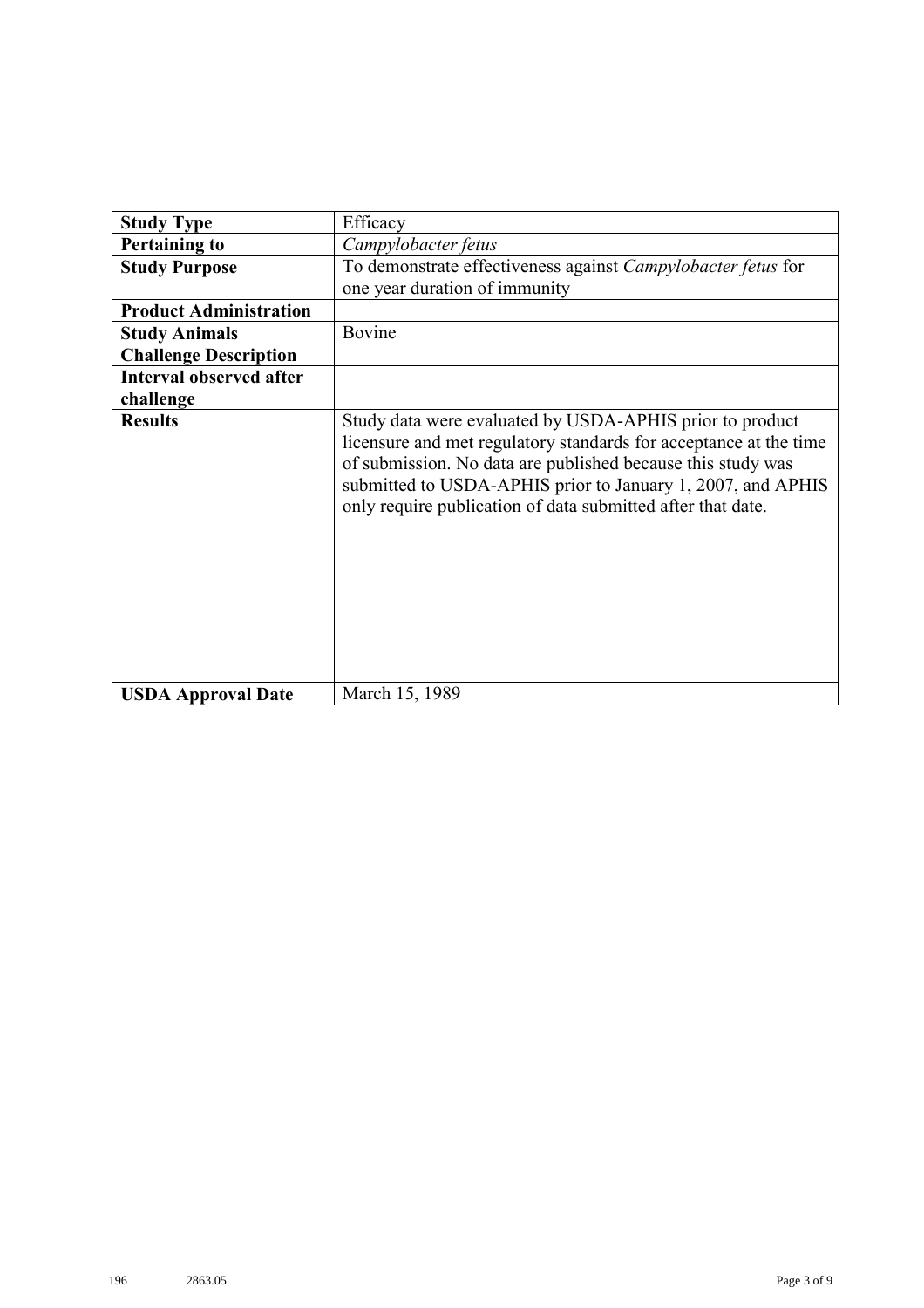| <b>Study Type</b>                           | Efficacy                                                                                                                                                                                                                                                                                                                   |
|---------------------------------------------|----------------------------------------------------------------------------------------------------------------------------------------------------------------------------------------------------------------------------------------------------------------------------------------------------------------------------|
| <b>Pertaining to</b>                        | Leptospira canicola, Leptospira grippotyphosa, Leptospira<br>icterohaemorrhagiae, Leptospira pomona                                                                                                                                                                                                                        |
| <b>Study Purpose</b>                        | To demonstrate effectiveness against Leptospira spp.                                                                                                                                                                                                                                                                       |
| <b>Product Administration</b>               |                                                                                                                                                                                                                                                                                                                            |
| <b>Study Animals</b>                        | Bovine                                                                                                                                                                                                                                                                                                                     |
| <b>Challenge Description</b>                |                                                                                                                                                                                                                                                                                                                            |
| <b>Interval observed after</b><br>challenge |                                                                                                                                                                                                                                                                                                                            |
| <b>Results</b>                              | Study data were evaluated by USDA-APHIS prior to product<br>licensure and met regulatory standards for acceptance at the time<br>of submission. No data are published because this study was<br>submitted to USDA-APHIS prior to January 1, 2007, and APHIS<br>only require publication of data submitted after that date. |
| <b>USDA Approval Date</b>                   | March 18, 1983                                                                                                                                                                                                                                                                                                             |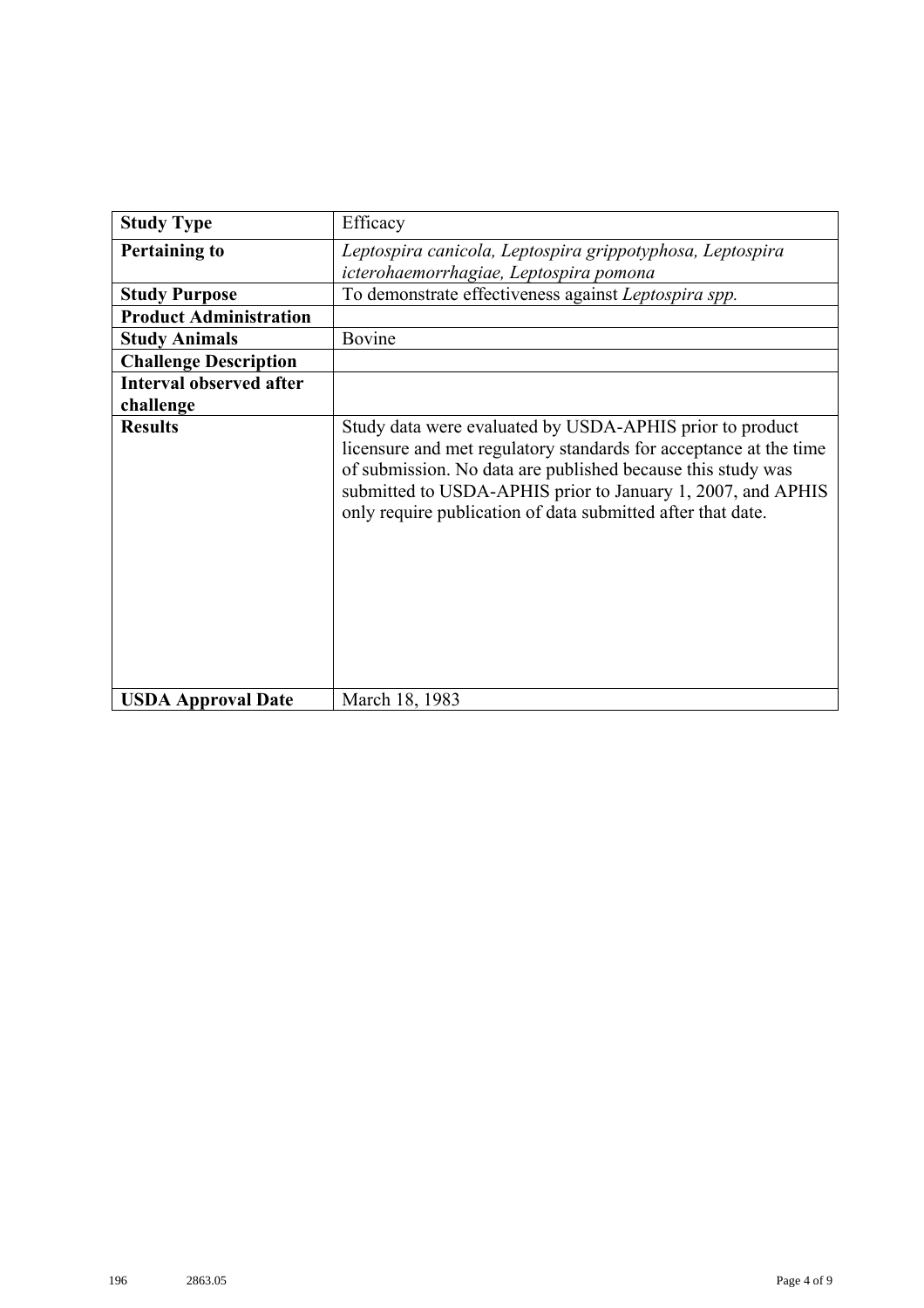| <b>Study Type</b>              | Efficacy                                                                                                                                                                                                                                                                                                                   |
|--------------------------------|----------------------------------------------------------------------------------------------------------------------------------------------------------------------------------------------------------------------------------------------------------------------------------------------------------------------------|
| <b>Pertaining to</b>           | Leptospira hardjo type hardjo-bovis                                                                                                                                                                                                                                                                                        |
| <b>Study Purpose</b>           | To demonstrate effectiveness against Leptospira hardjo type<br>hardjo-bovis                                                                                                                                                                                                                                                |
| <b>Product Administration</b>  |                                                                                                                                                                                                                                                                                                                            |
| <b>Study Animals</b>           | Bovine                                                                                                                                                                                                                                                                                                                     |
| <b>Challenge Description</b>   |                                                                                                                                                                                                                                                                                                                            |
| <b>Interval observed after</b> |                                                                                                                                                                                                                                                                                                                            |
| challenge                      |                                                                                                                                                                                                                                                                                                                            |
| <b>Results</b>                 | Study data were evaluated by USDA-APHIS prior to product<br>licensure and met regulatory standards for acceptance at the time<br>of submission. No data are published because this study was<br>submitted to USDA-APHIS prior to January 1, 2007, and APHIS<br>only require publication of data submitted after that date. |
| <b>USDA Approval Date</b>      | July 24, 2001 / November 9, 2001                                                                                                                                                                                                                                                                                           |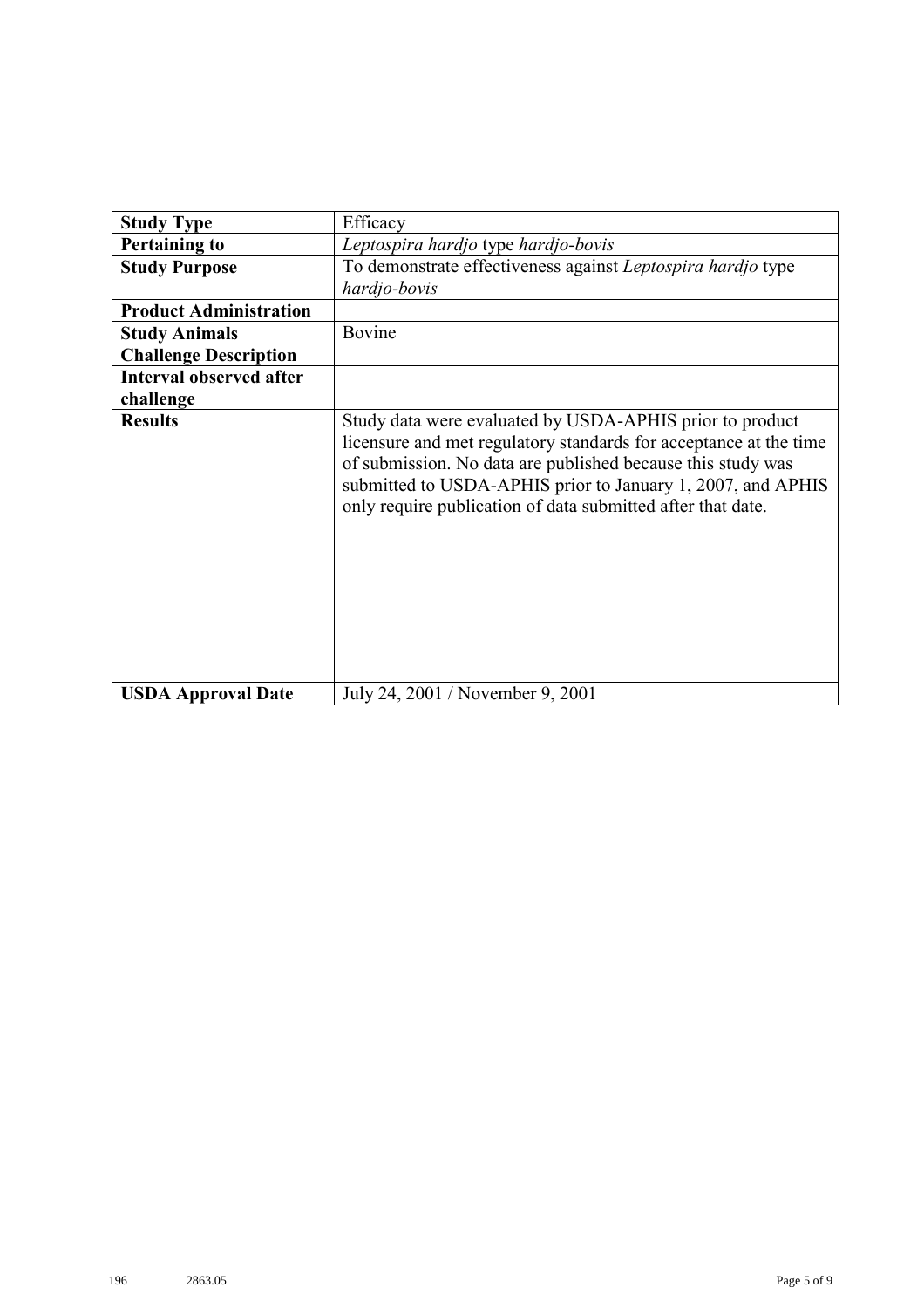| <b>Study Type</b>              | Efficacy                              |                                                                             |                    |  |  |  |  |
|--------------------------------|---------------------------------------|-----------------------------------------------------------------------------|--------------------|--|--|--|--|
| <b>Pertaining to</b>           | Leptospira hardjo type hardjo-bovis   |                                                                             |                    |  |  |  |  |
| <b>Study Purpose</b>           |                                       | To demonstrate effectiveness against Leptospira hardjo type                 |                    |  |  |  |  |
|                                |                                       | hardjo-bovis at 12 months post vaccination.                                 |                    |  |  |  |  |
| <b>Product Administration</b>  |                                       | Two doses, given subcutaneously, 28 days apart                              |                    |  |  |  |  |
| <b>Study Animals</b>           | 18 vaccinates and 18 placebo controls |                                                                             |                    |  |  |  |  |
| <b>Challenge Description</b>   |                                       | L. hardjo Bovis (10 <sup>7</sup> bacteria/1 mL) administered 397 days after |                    |  |  |  |  |
|                                | first vaccination.                    |                                                                             |                    |  |  |  |  |
| <b>Interval observed after</b> |                                       | Observed daily after challenge for 57 days. Tissues and organs              |                    |  |  |  |  |
| challenge                      | evaluated at 57 days post challenge.  |                                                                             |                    |  |  |  |  |
| <b>Results</b>                 |                                       | The primary outcome for the study was the isolation of L. hardjo            |                    |  |  |  |  |
|                                |                                       | bovis organisms from urine, kidney, and reproductive tissues.               |                    |  |  |  |  |
|                                |                                       |                                                                             |                    |  |  |  |  |
|                                | <b>Vaccinates</b><br><b>Controls</b>  |                                                                             |                    |  |  |  |  |
|                                |                                       | (# affected/total)                                                          | (# affected/total) |  |  |  |  |
|                                | Urine isolation                       | 4/18                                                                        | 18/18              |  |  |  |  |
|                                | Kidney isolation                      | 0/18                                                                        | 18/18              |  |  |  |  |
|                                | Reproductive                          |                                                                             |                    |  |  |  |  |
|                                | 0/18<br>5/18<br>tissues isolation     |                                                                             |                    |  |  |  |  |
|                                |                                       |                                                                             |                    |  |  |  |  |
|                                |                                       |                                                                             |                    |  |  |  |  |
|                                | Raw data shown on attached page.      |                                                                             |                    |  |  |  |  |
| <b>USDA Approval Date</b>      | February 14, 2011                     |                                                                             |                    |  |  |  |  |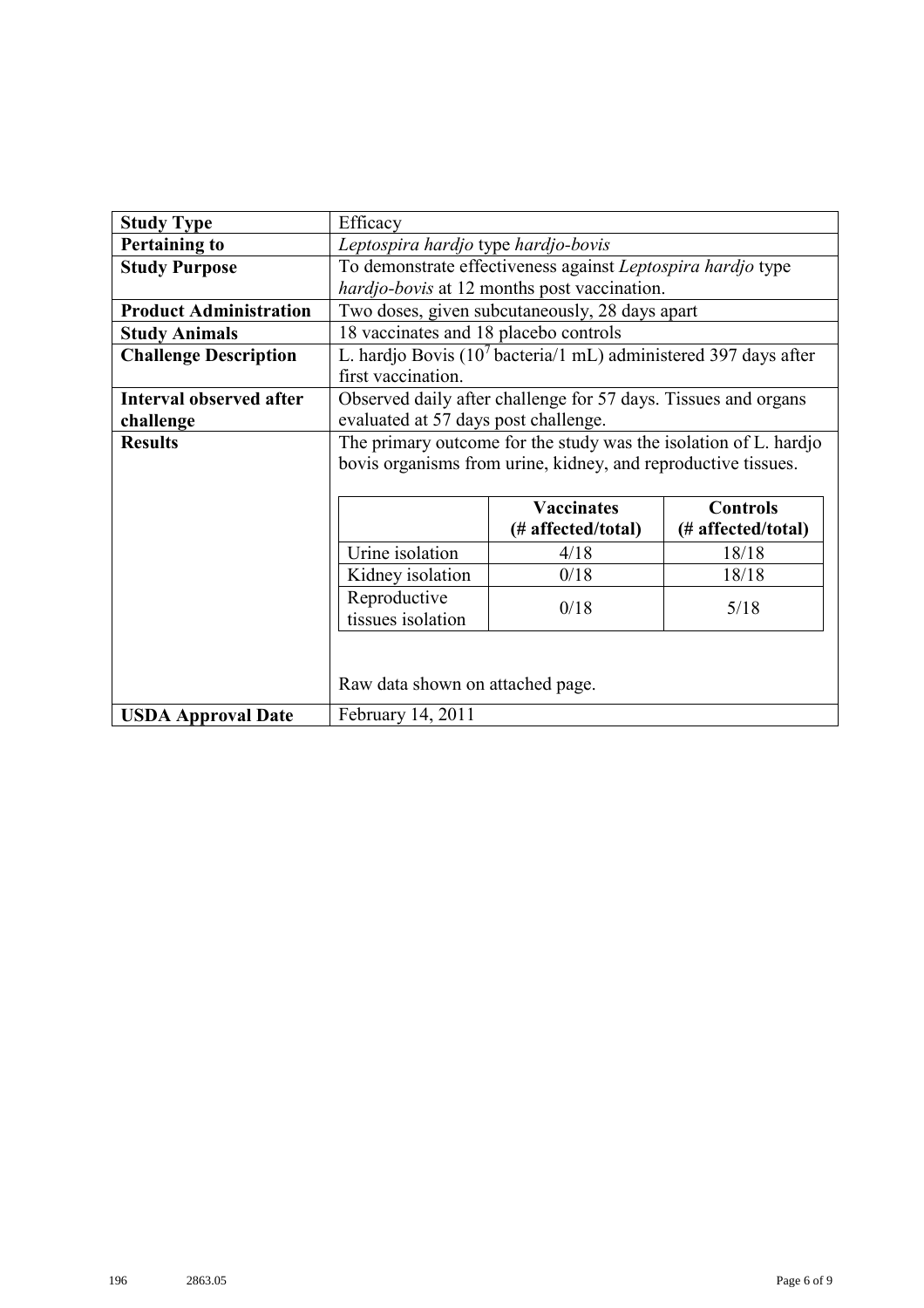|      | Vaccinates |            |            |            |            |            |            |            |            |
|------|------------|------------|------------|------------|------------|------------|------------|------------|------------|
| Calf | $-1$ DPC   | 7DPC       | 14DPC      | 21DPC      | 28DPC      | 35DPC      | 42DPC      | 49DPC      | 56DPC      |
| 1    | <b>Neg</b> | Neg        | <b>Neg</b> | Neg        | Neg        | Neg        | <b>Neg</b> | <b>Neg</b> | Neg        |
| 2    | <b>Neg</b> | Neg        | Neg        | Neg        | <b>Neg</b> | <b>Neg</b> | Neg        | <b>Neg</b> | <b>Neg</b> |
| 3    | <b>Neg</b> | <b>Neg</b> | <b>Neg</b> | <b>Neg</b> | <b>Neg</b> | Neg        | <b>Neg</b> | Neg        | Neg        |
| 4    | <b>Neg</b> | <b>Neg</b> | <b>Neg</b> | <b>Neg</b> | <b>Neg</b> | <b>Neg</b> | <b>Neg</b> | <b>Neg</b> | <b>Neg</b> |
| 5    | <b>Neg</b> | Neg        | Neg        | <b>Neg</b> | <b>Neg</b> | Neg        | Neg        | <b>Neg</b> | Pos        |
| 6    | <b>Neg</b> | Neg        | <b>Neg</b> | Neg        | <b>Neg</b> | <b>Neg</b> | <b>Neg</b> | Neg        | Neg        |
| 7    | Neg        | <b>Neg</b> | <b>Neg</b> | <b>Neg</b> | Neg        | Neg        | Pos        | Neg        | <b>Neg</b> |
| 8    | Neg        | <b>Neg</b> | Neg        | <b>Neg</b> | <b>Neg</b> | <b>Neg</b> | <b>Neg</b> | Neg        | <b>Neg</b> |
| 9    | <b>Neg</b> | <b>Neg</b> | <b>Neg</b> | <b>Neg</b> | <b>Neg</b> | <b>Neg</b> | <b>Neg</b> | Neg        | <b>Neg</b> |
| 10   | <b>Neg</b> | Neg        | <b>Neg</b> | <b>Neg</b> | Pos        | Neg        | <b>Neg</b> | <b>Neg</b> | <b>Neg</b> |
| 11   | <b>Neg</b> | Neg        | Neg        | <b>Neg</b> | <b>Neg</b> | Neg        | Neg        | Neg        | <b>Neg</b> |
| 12   | <b>Neg</b> | Neg        | <b>Neg</b> | Neg        | <b>Neg</b> | Neg        | Neg        | Neg        | Neg        |
| 13   | Neg        | Neg        | <b>Neg</b> | <b>Neg</b> | Neg        | Neg        | Neg        | Neg        | <b>Neg</b> |
| 14   | Neg        | Neg        | Neg        | Neg        | Neg        | Neg        | Neg        | Neg        | Neg        |
| 15   | <b>Neg</b> | <b>Neg</b> | Neg        | Neg        | Neg        | <b>Neg</b> | Neg        | Neg        | <b>Neg</b> |
| 16   | <b>Neg</b> | <b>Neg</b> | <b>Neg</b> | Neg        | <b>Neg</b> | <b>Neg</b> | <b>Neg</b> | Neg        | <b>Neg</b> |
| 17   | <b>Neg</b> | Neg        | <b>Neg</b> | <b>Neg</b> | <b>Neg</b> | <b>Neg</b> | Neg        | Pos        | <b>Neg</b> |
| 18   | Neg        | Neg        | Neg        | <b>Neg</b> | Neg        | Neg        | Neg        | Neg        | Neg        |

| <b>Isolation of L. Hardjo in Urine</b> |  |  |  |  |
|----------------------------------------|--|--|--|--|
|----------------------------------------|--|--|--|--|

|                | Controls   |            |            |            |       |       |       |            |            |
|----------------|------------|------------|------------|------------|-------|-------|-------|------------|------------|
| Calf           | $-1$ DPC   | 7DPC       | 14DPC      | 21DPC      | 28DPC | 35DPC | 42DPC | 49DPC      | 56DPC      |
| 1              | Neg        | <b>Neg</b> | <b>Neg</b> | Pos        | Pos   | Pos   | Pos   | Pos        | Pos        |
| $\overline{2}$ | <b>Neg</b> | <b>Neg</b> | <b>Neg</b> | Pos        | Pos   | Pos   | Pos   | Pos        | Pos        |
| 3              | <b>Neg</b> | <b>Neg</b> | <b>Neg</b> | Neg        | Pos   | Pos   | Neg   | Pos        | Pos        |
| 4              | Neg        | <b>Neg</b> | Neg        | Pos        | Pos   | Pos   | Pos   | Pos        | Pos        |
| 5              | Neg        | <b>Neg</b> | <b>Neg</b> | Pos        | Pos   | Pos   | Pos   | Pos        | Pos        |
| 6              | Neg        | Neg        | Neg        | Neg        | Pos   | Pos   | Pos   | <b>Pos</b> | Pos        |
| 7              | <b>Neg</b> | <b>Neg</b> | Neg        | <b>Neg</b> | Pos   | Pos   | Pos   | Pos        | Pos        |
| 8              | <b>Neg</b> | <b>Neg</b> | <b>Neg</b> | <b>Neg</b> | Pos   | Pos   | Pos   | Pos        | Pos        |
| 9              | <b>Neg</b> | <b>Neg</b> | <b>Neg</b> | Pos        | Pos   | Pos   | Neg   | <b>Pos</b> | Pos        |
| 10             | Neg        | <b>Neg</b> | <b>Neg</b> | <b>Neg</b> | Pos   | Pos   | Pos   | Pos        | Pos        |
| 11             | <b>Neg</b> | <b>Neg</b> | <b>Neg</b> | Pos        | Pos   | Pos   | Pos   | Pos        | <b>Pos</b> |
| 12             | <b>Neg</b> | <b>Neg</b> | <b>Neg</b> | Pos        | Pos   | Pos   | Pos   | Pos        | Pos        |
| 13             | <b>Neg</b> | <b>Neg</b> | Neg        | Neg        | Pos   | Pos   | Pos   | Pos        | Pos        |
| 14             | <b>Neg</b> | <b>Neg</b> | <b>Neg</b> | Neg        | Pos   | Pos   | Pos   | Pos        | <b>Pos</b> |
| 15             | <b>Neg</b> | <b>Neg</b> | Neg        | Pos        | Pos   | Pos   | Pos   | Pos        | Pos        |
| 16             | <b>Neg</b> | Neg        | <b>Neg</b> | <b>Neg</b> | Pos   | Pos   | Pos   | Pos        | Pos        |
| 17             | <b>Neg</b> | Neg        | <b>Neg</b> | Neg        | Pos   | Pos   | Pos   | Pos        | Pos        |
| 18             | <b>Neg</b> | <b>Neg</b> | <b>Neg</b> | Pos        | Pos   | Pos   | Pos   | Pos        | Pos        |

DPC - Days Post Challenge

Pos - Positive Isolation of L. Hardjo

Neg - No Isolation of L. Hardjo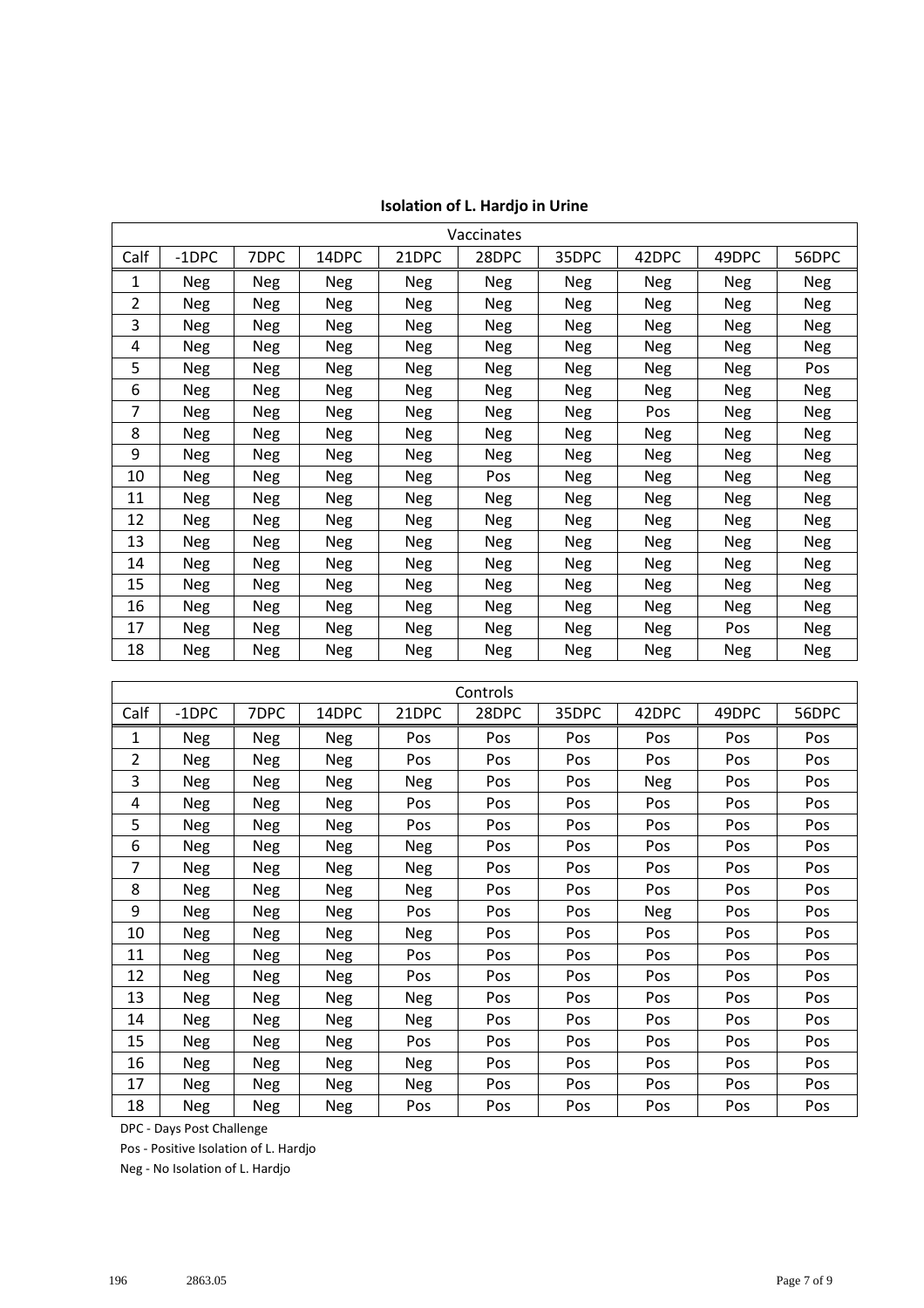|                | Vaccinates |       |         |            |  |  |  |  |
|----------------|------------|-------|---------|------------|--|--|--|--|
| Calf           | Kidney     | Ovary | Oviduct | Uterus     |  |  |  |  |
| 1              | Neg        | Neg   | Neg     | Neg        |  |  |  |  |
| $\overline{2}$ | Neg        | Neg   | Neg     | Neg        |  |  |  |  |
| 3              | Neg        | Neg   | Neg     | Neg        |  |  |  |  |
| 4              | Neg        | Neg   | Neg     | Neg        |  |  |  |  |
| 5              | Neg        | Neg   | Neg     | Neg        |  |  |  |  |
| 6              | Neg        | Neg   | Neg     | Neg        |  |  |  |  |
| 7              | Neg        | Neg   | Neg     | Neg        |  |  |  |  |
| 8              | Neg        | Neg   | Neg     | Neg        |  |  |  |  |
| 9              | Neg        | Neg   | Neg     | Neg        |  |  |  |  |
| 10             | Neg        | Neg   | Neg     | <b>Neg</b> |  |  |  |  |
| 11             | Neg        | Neg   | Neg     | Neg        |  |  |  |  |
| 12             | Neg        | Neg   | Neg     | Neg        |  |  |  |  |
| 13             | Neg        | Neg   | Neg     | Neg        |  |  |  |  |
| 14             | Neg        | Neg   | Neg     | Neg        |  |  |  |  |
| 15             | Neg        | Neg   | Neg     | Neg        |  |  |  |  |
| 16             | Neg        | Neg   | Neg     | Neg        |  |  |  |  |
| 17             | Neg        | Neg   | Neg     | Neg        |  |  |  |  |
| 18             | Neg        | Neg   | Neg     | Neg        |  |  |  |  |

|                | Controls |            |            |            |  |  |  |  |
|----------------|----------|------------|------------|------------|--|--|--|--|
| Calf           | Kidney   | Ovary      | Oviduct    | Uterus     |  |  |  |  |
| $\mathbf{1}$   | Pos      | <b>Neg</b> | Neg        | <b>Neg</b> |  |  |  |  |
| $\overline{2}$ | Pos      | Neg        | Neg        | Neg        |  |  |  |  |
| 3              | Pos      | <b>Neg</b> | <b>Neg</b> | <b>Neg</b> |  |  |  |  |
| 4              | Pos      | <b>Neg</b> | Neg        | <b>Neg</b> |  |  |  |  |
| 5              | Pos      | Neg        | Pos        | <b>Neg</b> |  |  |  |  |
| 6              | Pos      | Neg        | <b>Neg</b> | <b>Neg</b> |  |  |  |  |
| 7              | Pos      | Pos        | <b>Neg</b> | <b>Neg</b> |  |  |  |  |
| 8              | Pos      | <b>Neg</b> | Neg        | <b>Neg</b> |  |  |  |  |
| 9              | Pos      | Pos        | Pos        | <b>Neg</b> |  |  |  |  |
| 10             | Pos      | <b>Neg</b> | <b>Neg</b> | <b>Neg</b> |  |  |  |  |
| 11             | Pos      | <b>Neg</b> | Neg        | <b>Neg</b> |  |  |  |  |
| 12             | Pos      | <b>Neg</b> | Neg        | <b>Neg</b> |  |  |  |  |
| 13             | Pos      | Pos        | Neg        | <b>Neg</b> |  |  |  |  |
| 14             | Pos      | Pos        | <b>Neg</b> | <b>Neg</b> |  |  |  |  |
| 15             | Pos      | Neg        | Neg        | Neg        |  |  |  |  |
| 16             | Pos      | <b>Neg</b> | Neg        | <b>Neg</b> |  |  |  |  |
| 17             | Pos      | <b>Neg</b> | Neg        | <b>Neg</b> |  |  |  |  |
| 18             | Pos      | Neg        | <b>Neg</b> | <b>Neg</b> |  |  |  |  |

Pos – Positive Isolation of L. hardjo

Neg – No isolation of L. hardjo